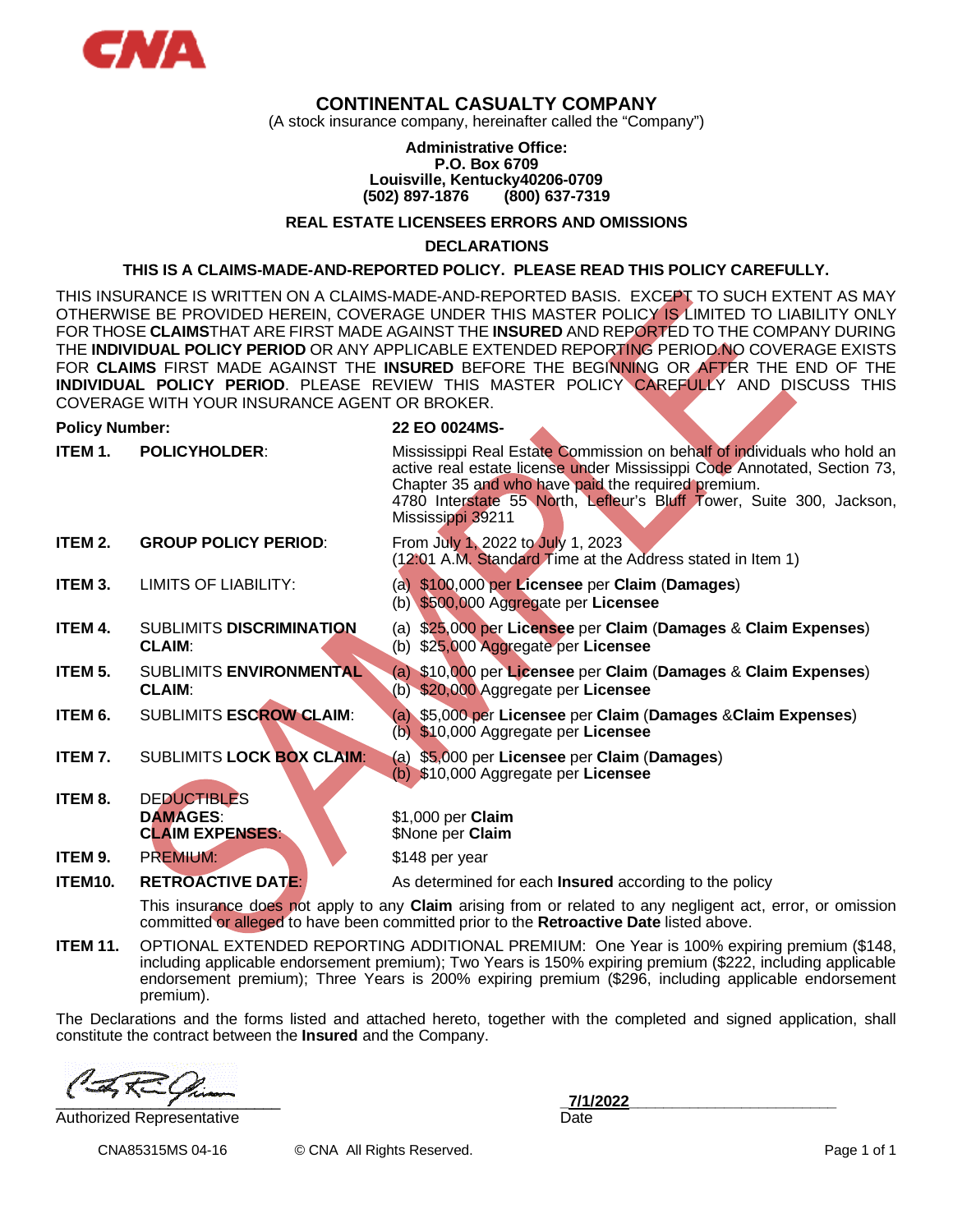#### **REAL ESTATE LICENSEES ERRORS AND OMISSIONSPOLICY**

## **NOTICE**

THIS INSURANCE IS WRITTEN ON A CLAIMS-MADE-AND-REPORTED BASIS. EXCEPT TO SUCH EXTENT AS MAY OTHERWISE BE PROVIDED HEREIN, COVERAGE UNDER THIS POLICY IS LIMITED TO LIABILITY ONLY FOR THOSE **CLAIMS** THAT ARE FIRST MADE AGAINST THE **INSURED** AND REPORTED TO THE COMPANY DURING THE **INDIVIDUAL POLICY PERIOD** OR ANY APPLICABLE EXTENDED REPORTING PERIOD. NO COVERAGE EXISTS FOR **CLAIMS** FIRST MADE AGAINST THE **INSURED** BEFORE THE BEGINNING OR AFTER THE END OF THE **INDIVIDUAL POLICY PERIOD**. PLEASE REVIEW THIS POLICY CAREFULLY AND DISCUSS THIS COVERAGE WITH YOUR INSURANCE AGENT OR BROKER.

## **INSURING AGREEMENT**

# **I. COVERAGE**

Subject to the terms and provisions of this policy, the Company will pay on behalf of the **Insured Damages** in excess of the Deductible which the **Insured** shall become legally obligated to pay by reason of any **Claim** so long as the **Claim** is first made against the **Insured** during the **Individual Policy Period** and reported to the Company in writing during the **Individual Policy Period**, unless an Extended Reporting Period applies, provided that:

- A. such negligent act, error, or omission was committed or alleged to have been committed subsequent to the **Retroactive Date**; and
- B. prior to the inception date of the **Individual Policy Period** no **Insured** had a basis to believe that any such negligent act, error, or omission, or **Related Negligent Act, Error, or Omission** might reasonably be expected to be the basis of a **Claim** against the **Insured**.

The Company has the right and duty to defend the **Insured** against any **Claim** seeking **Damages** covered by this policy. The Company has the right to select counsel, to make investigation of the circumstances of the **Claim**, and to make payments of judgments or settlements and **Claim Expenses** as the Company deems necessary. In the event a **Claim** is subject to arbitration or mediation, the Company is entitled to exercise all of the rights of the **Insured** in the choice of arbitrators or mediators and in the conduct of any arbitration or mediation proceeding. The Company has no duty to defend any **Claim** not covered by this policy.

The Company will not settle any **Claim** without the consent of the **Insured**, which consent shall not be unreasonably withheld. If the Company recommends a settlement to the **Insured** which is agreeable to the claimant and the **Insured** does not agree to settle, the Company's Limits of Liability are reduced to the total amount for which the **Claim** could have been settled. The maximum amount the Company will pay in the event of any later settlement or judgment is the amount for which the **Claim** could have been settled plus the amount of **Claim Expenses** incurred up to the time the Company made the recommendation.

# **II. LIMITS OF LIABILITY**

The Declarations sets forth the Company's Limits of Liability and Sublimits of Liability for the **Licensee**. The Limits of Liability and Sublimits of Liability are excess of the **Damages** Deductible. All other persons or organizations included under the definition of **Insured** share such Limits of Liability and Sublimits of Liability with the **Licensee**. The Limits of Liability and Sublimits of Liability apply regardless of the number of **Claims** made or the number of persons or organizations making **Claims** against the **Insured**. If **Related Claims** are subsequently made against an **Insured** and reported to the Company during this group policy or any renewal of this group policy, all such **Related Claims**, whenever made, shall be considered a single **Claim** first made and reported to the Company within the **Individual Policy Period** in which the earliest of the **Related Claims** was first made and reported to the Company. The amount paid by the Company on behalf of all **Insureds** under each **Licensees'** coverage shall be prorated in relationship to the amount awarded against each such **Insured**, but in no event shall that amount paid by the Company for all **Insureds** exceed the Limits of Liability or Sublimits of Liability shown on the Declarations.

- A. Subject to the paragraphs below, the Company's Limit of Liability for **Damages** per **Claim** shall not exceed the per **Claim** Limit stated in the Declarations.
- B. The Company's Limit of Liability for **Damages** for all **Claims** shall not exceed the Aggregate Limit stated in the Declarations.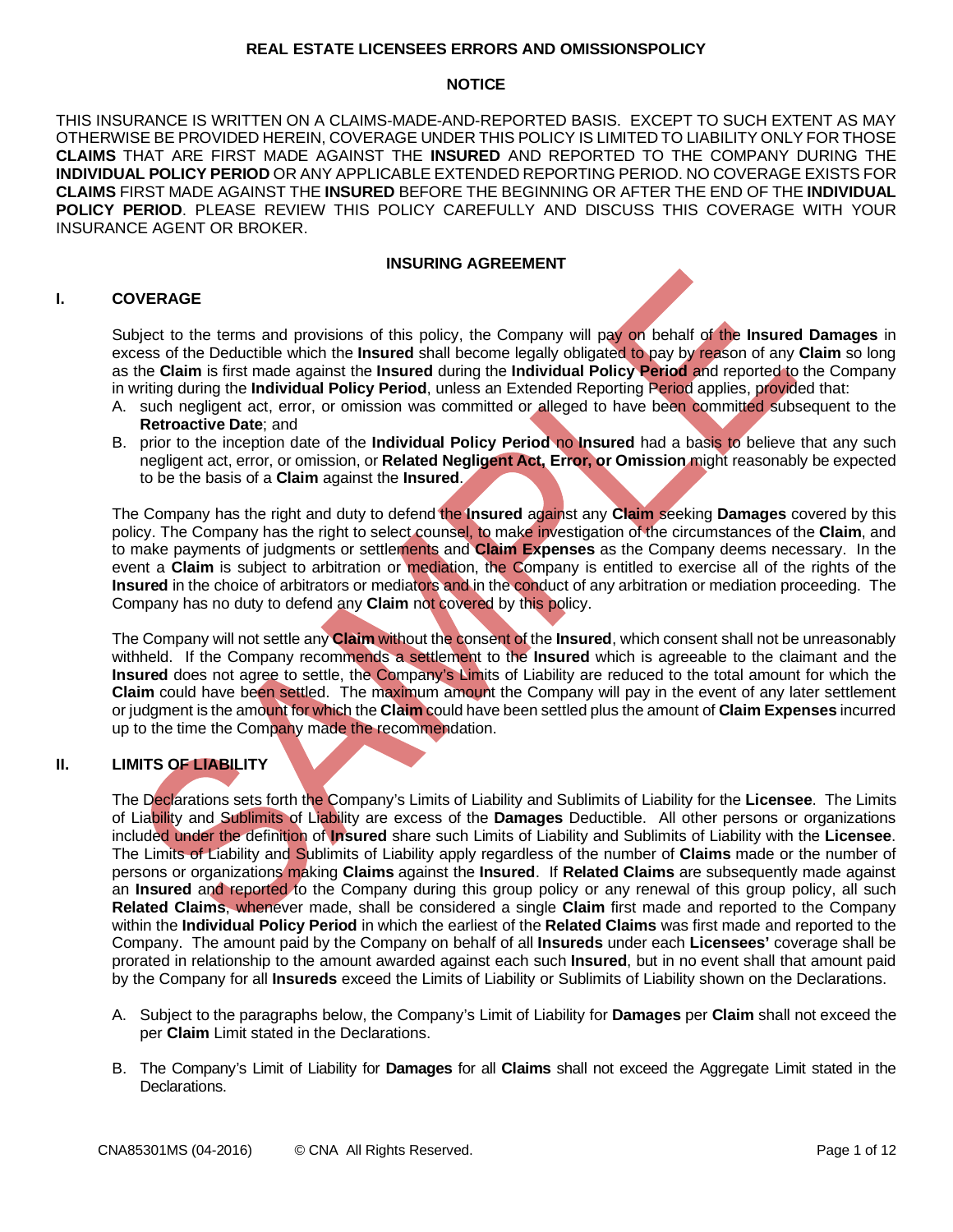- C. The Company's Limit of Liability for **Damages** and **Claim Expenses** for each **Discrimination Claim** shall not exceed the per **Discrimination Claim** Sublimit stated in the Declarations. The Company's Limits of Liability for **Damages** and **Claim Expenses** for all **Discrimination Claims** shall not exceed the Aggregate **Discrimination Claim** Sublimit set forth on the Declarations. **Damages** paid within the **Discrimination Claim** Sublimits of Liability are included within, and not in addition to, the per **Claim** and Aggregate Limits of Liability under Item 3 of the Declarations.
- D. The Company's Limit of Liability for **Damages** and **Claim Expenses** for each**Environmental Claim** shall not exceed the per **Environmental Claim** Sublimit stated in the Declarations. The Company's Limits of Liability for **Damages** and **Claim Expenses** for all **Environmental Claims** shall not exceed the Aggregate **Environmental Claim** Sublimit set forth on the Declarations. **Damages** paid within the **Environmental Claim** Sublimits of Liability are included within, and not in addition to, the per **Claim** and Aggregate Limits of Liability under Item 3 of the Declarations.
- E. The Company's Limit of Liability for **Damages** and **Claim Expenses** for each **Escrow Claim** shall not exceed the per **Escrow Claim** Sublimit stated in the Declarations. The Company's Limits of Liability for **Damages** and **Claim Expenses** for all **Escrow Claims** shall not exceed the Aggregate **Escrow Claim** Sublimit set forth on the Declarations. **Damages** paid within the **Escrow Claim** Sublimits of Liability are included within, and not in addition to, the per **Claim** and Aggregate Limits of Liability under Item 3 of the Declarations.
- F. The Company's Limit of Liability for **Damages** for each **Lock Box Claim** shall not exceed the per **Lock Box Claim** Sublimit stated in the Declarations. The Company's Limits of Liability for **Damages** for all **Lock Box Claims** shall not exceed the Aggregate **Lock Box Claim** Sublimit set forth on the Declarations. **Damages** paid within the **Lock Box Claim** Sublimits of Liability are included within, and not in addition to, the per **Claim** and Aggregate Limits of Liability under Item 3 of the Declarations.
- G. Except with respect to a **Discrimination Claim**, **Environmental Claim**, and **Escrow Claim**, **Claim Expenses** are in addition to the Limits of Liability. The Company will not pay **Claim Expenses** in connection with covered **Discrimination Claims**, **Environmental Claims**, or **Escrow Claims** after the applicable Sublimits of Liability have been exhausted.
- H. The Company's payment of the applicable Limits of Liability or Sublimits of Liability ends the Company's duties to defend, pay **Damages**, and pay **Claim Expenses**.
- I. Limits of Liability and Sublimits of Liability are not renewed or increased by virtue of the operation of the Automatic or Optional Extended Reporting Period.

# **III. DEDUCTIBLES**

The **Insured** shall pay the **Damages** Deductible and the **Claim Expenses** Deductible, as stated in the Declarations for each **Claim**. However, the combined Deductible for a **Lock Box Claim** shall be \$250 for **Damages** and **Claim Expenses**. The **Damages** Deductible shall apply to the payment of **Damages**. The Company's obligation to pay **Damages** begins only after the **Insured** has paid the **Damages** Deductible. The **Claim Expenses** Deductible shall apply to the payment of **Claim Expenses**. The Company is obligated for **Claim Expenses** in excess of the **Claim Expenses** Deductible. The Company may pay any part or all of the **Damages** Deductible or **Claim Expenses** Deductible to settle, defend, or investigate a **Claim**. The **Insured** must promptly reimburse the Company any amount of the **Damages** Deductible or **Claim Expenses** Deductible paid by the Company. In the event the **Insured** does not reimburse the Company within sixty (60) days, the Company will be entitled to recover reasonable costs and attorney fees incurred in collecting such reimbursement.

If a **Claim** involves two or more **Insureds** who are affiliated with the same **Real Estate Firm**, only one **Damages** Deductible and one **Claim Expenses** Deductible will apply. The **Damages** Deductible and the **Claim Expenses** Deductible are the joint and several liability of all **Insureds** who are affiliated with the same **Real Estate Firm** involved in such **Claim**, but collection of the **Damages** Deductible and the **Claim Expenses** Deductible will be the responsibility of the responsible broker of the **Real Estate Firm**.

## **IV. SUPPLEMENTARY PAYMENTS**

Payments made under this section are not subject to the Deductibles. In addition to the Limits of Liability and Sublimits of Liability stated in the Declarations, the Company will pay the following:

A. Premiums on appeal bonds and bonds to release attachments. Premiums are limited to bonds no larger than the Company's remaining per **Claim** Limit of Liability. Obtaining the bond is not the Company's obligation.

CNA85301MS (04-2016) © CNA All Rights Reserved. CNA example 2 of 12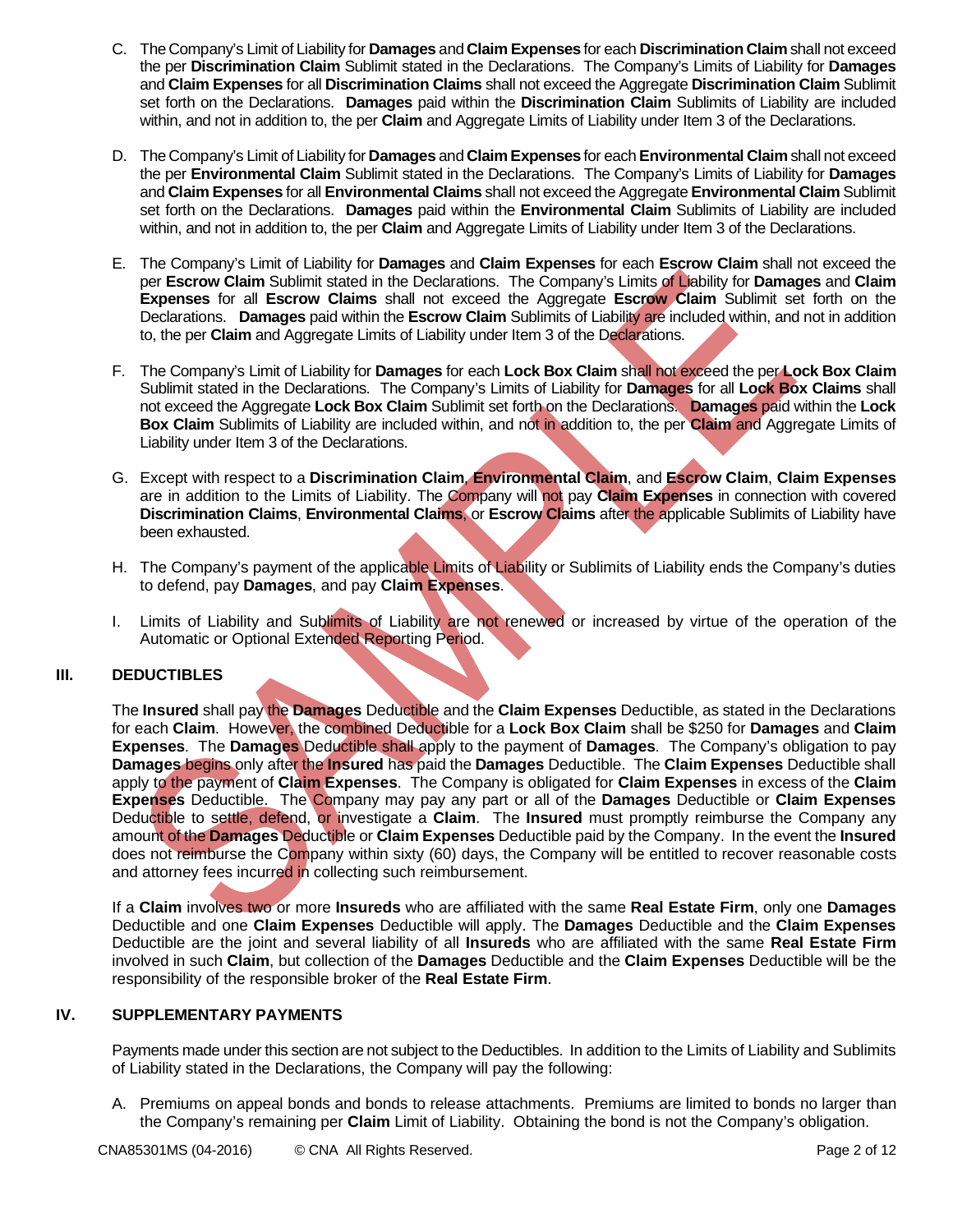- B. \$250 for each day the **Insured** attends a trial or hearing in a civil lawsuit involving a covered **Claim** against such **Insured**; however, attendance must be at the Company's request. In no event shall the amount payable under this provision exceed \$5,000 in the aggregate. The \$5,000 aggregate Limit is the maximum the Company will pay even if such trial or hearing spans more than one **Individual Policy Period**.
- C. Postjudgment interest on that portion of any judgment to which this insurance applies and which accrues after entry of the judgment and before the Company has paid, offered to pay, or deposited, whether in court or otherwise, that part of the judgment for which the Company is responsible.
- D. If the **Insured** receives a subpoena for documents or testimony arising out of **Professional Services** and would like the Company's assistance in responding to the subpoena, the Company will retain an attorney to provide advice regarding the production of documents, to prepare the **Insured** for sworn testimony, and to represent the **Insured** at the **Insured's** deposition and while providing trial testimony pursuant to the subpoena, provided that:
	- 1. the **Insured** first receives the subpoena during the **Individual Policy Period** or any applicable Extended Reporting Period;
	- 2. the **Professional Services** occurred after the **Licensee's Retroactive Date** and before the effective date of cancellation or nonrenewal of the **Individual Policy Period**;
	- 3. the **Professional Services** are not the subject of a **Claim** that is not covered under this policy;
	- 4. the subpoena does not arise from **Professional Services** to which Exclusion J or Exclusion K would apply;
	- 5. the subpoena arises out of a lawsuit to which the **Insured** is not a party; and
	- 6. the **Insured** has not been engaged to provide advice or testimony in connection with the lawsuit, nor has the **Insured** provided such advice or testimony in the past.

It is further provided that the **Insured** shall have the following duties under this Supplemental Payment:

- 1. The **Insured** shall give the Company written notice of the subpoena by any of the methods listed in Section XI. THE INSURED'S DUTIES IF THERE IS A CLAIM within the **Individual Policy Period** or any applicable Extended Reporting Period, but no more than twenty (20) days after the **Insured** first becomes aware of such subpoena.
- 2. The **Insured** shall cooperate with the Company and, at the Company's request, the **Insured** shall assist the Company in responding to the subpoena. The **Insured** shall attend depositions and help in securing and giving evidence at the Company's request.

Any written notice to the Company of a subpoena shall be deemed notification of a circumstance under Section XII. CIRCUMSTANCE REPORTING.

The amount payable under this provision shall be subject to a \$2,500 Aggregate Limit, regardless of the number of subpoenas. All subpoenas involving the same **Professional Services**; the same negligent act, error or omission; or **Related Negligent Acts, Errors, or Omissions**, whenever made, shall be considered a single subpoena first made and reported within the **Individual Policy Period** in which the earliest of the subpoenas was first made and reported. The Company shall not pay any **Damages** in connection with a subpoena.

- E. The Company will pay a maximum of \$2,500 with respect to fees, costs, and expenses resulting from the investigation, adjustment, defense, and appeal for each complaint to a real estate regulatory board or commission, provided that:
	- 1. a **Claim** covered by this policy has been made involving the same negligent act, error or omission or a **Related Negligent Act, Error, or Omission** or, alternatively, if no **Claim** has been made, the **Insured** first receives such complaint during the **Individual Policy Period** or any applicable Extended Reporting Period;
	- 2. the complaint involves **Professional Services** that occurred after the **Licensee's Retroactive Date** and before the effective date of cancellation or nonrenewal of the **Individual Policy Period**;
	- 3. the complaint would otherwise be covered under this policy if the matter arose to a **Claim**; and
	- 4. the complaint does not allege, arise from, or relate to a negligent act, error, or omission or **Related Negligent Act, Error, or Omission** which is the subject of a **Claim** that is not covered by this policy.

It is further provided that the **Insured** shall have the following duties under this Supplemental Payment:

1. The **Insured** shall give the Company written notice of the complaint by any of the methods listed in Section XI. THE INSURED'S DUTIES IF THERE IS A CLAIM within the **Individual Policy Period** or any applicable Extended Reporting Period, but no more than twenty (20) days after the **Insured** first becomes aware of such complaint to a real estate regulatory board or commission.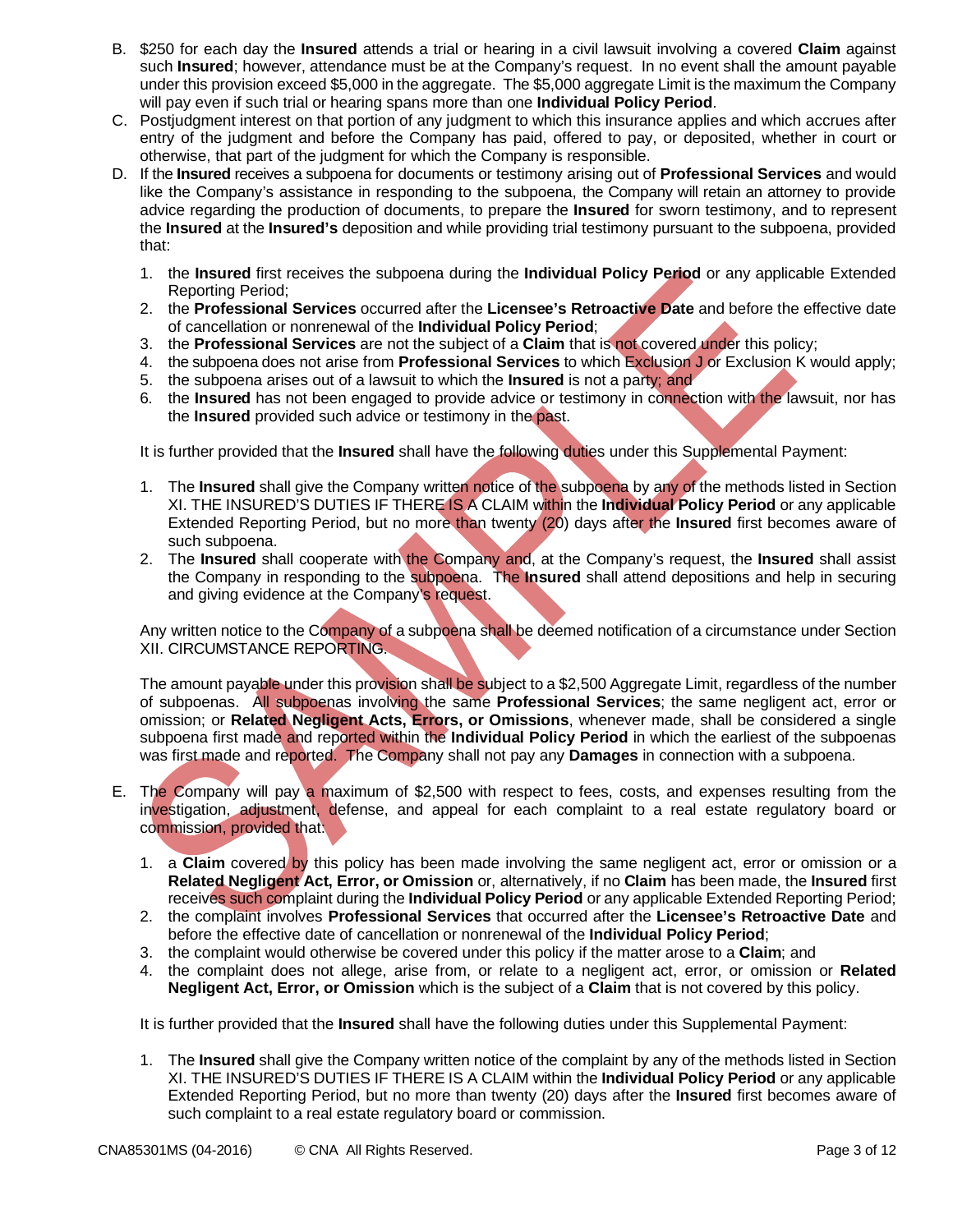2. The **Insured** shall cooperate with the Company and, at the Company's request, the **Insured** shall assist the Company in responding to the complaint. The **Insured** shall attend hearings and help in securing and giving evidence at the Company's request.

Any written notice to the Company of a complaint to a real estate regulatory board or commission shall be deemed notification of a circumstance under Section XII. CIRCUMSTANCE REPORTING.

The amount payable under this provision shall be subject to a \$5,000 Aggregate Limit, regardless of the number of complaints. All complaints arising out of the same negligent act, error or omission or **Related Negligent Acts, Errors, or Omissions**, whenever made, shall be considered a single complaint first made within the **Individual Policy Period** in which the earliest of the complaints was first made. The Company shall not pay any **Damages** awarded by a regulatory board or commission.

# **V. TERRITORY**

- A. Coverage applies to a **Licensee** domiciled in Mississippi performing **Professional Services** in Mississippi.
- B. If the **Licensee** is domiciled in the State of Mississippi, then this policy applies to **Professional Services** performed anywhere in the world, provided that:
	- 1. the **Licensee** will be covered for **Professional Services** performed outside the State of Mississippi only if the **Licensee** is duly licensed in such state and the services performed would require a license pursuant to the laws of Mississippi had the acts been performed in Mississippi; and
	- 2. the **Claim** arising out of the rendering of such **Professional Services** is brought within the United States of America, its territories or possessions.
- C. If the **License**e is not domiciled in the State of Mississippi, then this policy applies only to **Professional Services** performed in Mississippi. The **Claim** arising out of the rendering of such **Professional Services** must be brought within the United States of America, its territories or possessions.
- D. For purposes of this section, a **Licensee** who is not domiciled in the State of Mississippi shall be treated as domiciled in the State of Mississippi if the **Licensee's Principal Real Estate License** is affiliated with a real estate office located in Mississippi and the **Licensee** resides within fifty (50) miles of the Mississippi State line.

# **VI. EXCLUSIONS**

This insurance does not apply to any **Claim** alleging, arising from, or related to:

A. Fraudulent or Dishonest Acts

any fraudulent, dishonest, criminal, malicious, or willful act, as well as other acts of intentional tortious conduct, including gross negligence which evidences a willful, wanton, or reckless disregard for the rights and safety of others committed by the **Insured**, at the **Insured's** direction, or with the **Insured's** knowledge, or by anyone for whose acts the **Insured** is legally responsible;

B. Insolvency

any insolvency of the **Insured**;

C. Failure to Pay or Collect

any failure to pay, collect, or return insurance premiums, escrow monies, earnest money deposits, security deposits, tax money, or commissions, except that this exclusion shall not apply to an **Escrow Claim** until the **Escrow Claim** Sublimit of Liability has been exhausted;

D. Wrongful Termination

any wrongful termination of employment, breach of an employment contract, or other employment dispute;

E. Bodily Injury

any bodily injury, sickness, disease, mental anguish, pain or suffering, emotional distress, or death of any person;

F. Property Damage

CNA85301MS (04-2016) © CNA All Rights Reserved. CNA example 2 and 2 and 2 and 2 and 2 and 2 and 2 and 2 and 2 and 2 and 2 and 2 and 2 and 2 and 2 and 2 and 2 and 2 and 2 and 2 and 2 and 2 and 2 and 2 and 2 and 2 and 2 and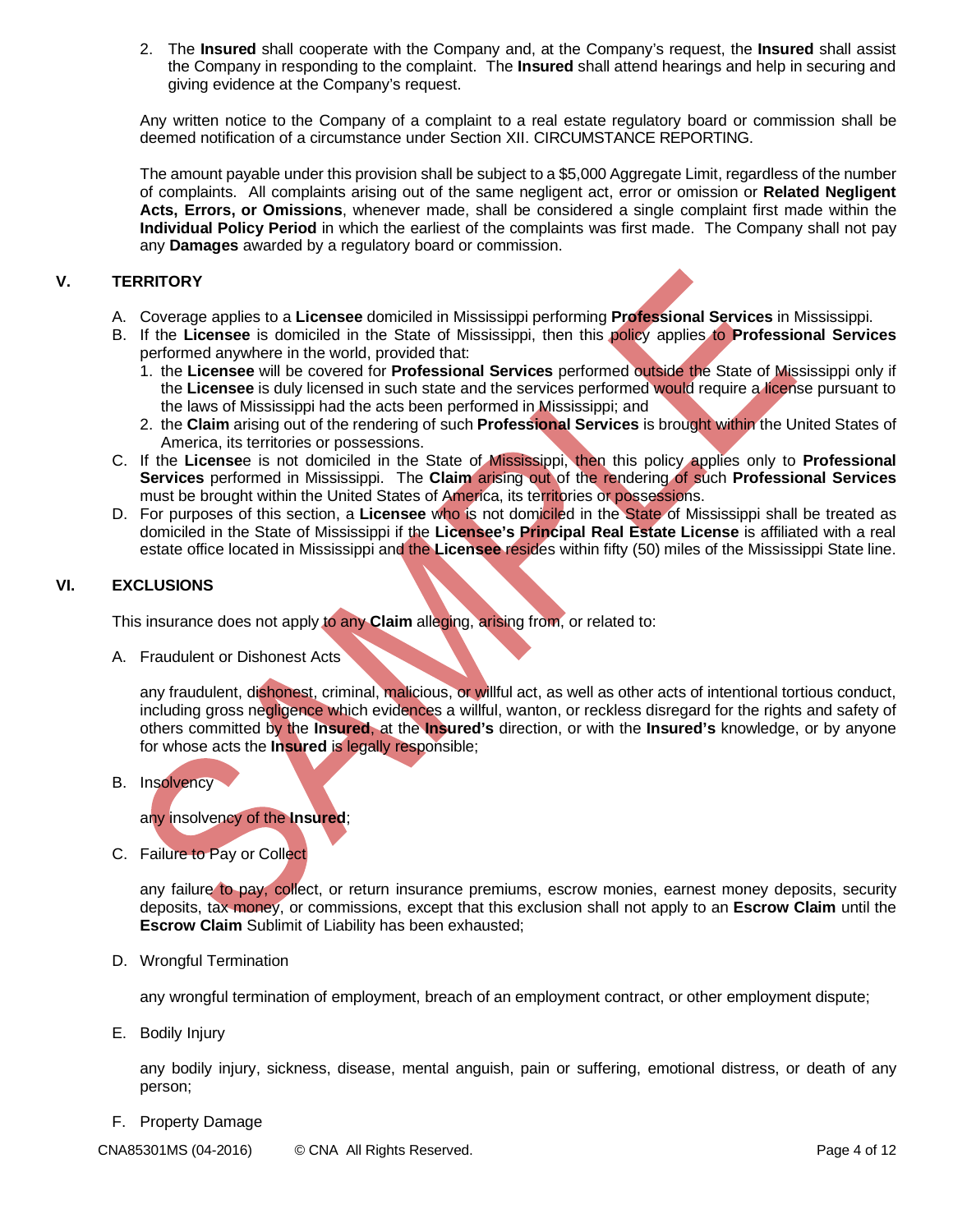any physical injury to, destruction of, or loss of use of tangible property, except that this exclusion shall not apply to a **Lock Box Claim** until the **Lock Box Claim** Sublimit of Liability has been exhausted;

G. Unfair Competition

any unfair competition, piracy, advertising injury, or theft or wrongful taking of concepts or other intellectual property;

H. Libel or Slander

any libel, slander, defamation of character, disparagement, detention, humiliation, sexual harassment, false arrest or imprisonment, wrongful entry or eviction, violation of the right to privacy or malicious prosecution, personal injury, or other invasion of rights to private occupancy;

I. Discrimination

any discrimination on the basis of race, color, creed, national origin, sex, religion, age, sexual preference, marital status, any mental or physical handicap or disease, or any other unlawful discrimination category, except that this exclusion shall not apply to a **Discrimination Claim** until the **Discrimination Claim** Sublimit of Liability has been exhausted;

J. Owned Property

any **Professional Services** relating to property:

- 1. more than 10% owned by, or
- 2. purchased or attempted to be purchased by

an **Insured**; **Insured's** spouse; or any entity, corporation, partnership, or trust in which an **Insured** or **Insured's** spouse owned or controlled more than 10% financial interest;

however, this exclusion does not apply to:

a. any **Claim** arising from the sale of property acquired by the **Insured** pursuant to a guaranteed sale listing contract. The guaranteed sale listing contract must be a written agreement between the **Insured** and the seller of a property in which the **Insured** agrees to purchase the property if it is not sold under the listing agreement in a specified time. For coverage to apply, the **Insured** must hold title to the property for less than one (1) year and must continually offer it for sale; or

b. the sale or listing for sale of residential property which is the **Licensee's Primary Residence**, so long as the sale or listing is performed under the **Licensee's** real estate license and supervised by the **Licensee's** responsible broker or firm;

K. Developed/Constructed Property

**Professional Services** relating to property developed or constructed by any of the following: an **Insured**; **Insured's** spouse; or any entity, partnership, or trust in which the **Insured** or **Insured's** spouse owned or controlled more than 10% financial interest;

L. Statutory Violations

any violation of the Employee Retirement Income Security Act of 1974, the Securities Act of 1933, the Securities Exchange Act of 1934, or any state Blue Sky or securities laws, or amendments thereto;

M. Maintenance of Insurance

any failure by an **Insured** to provide or maintain insurance;

N. Specified Activities

any activities as: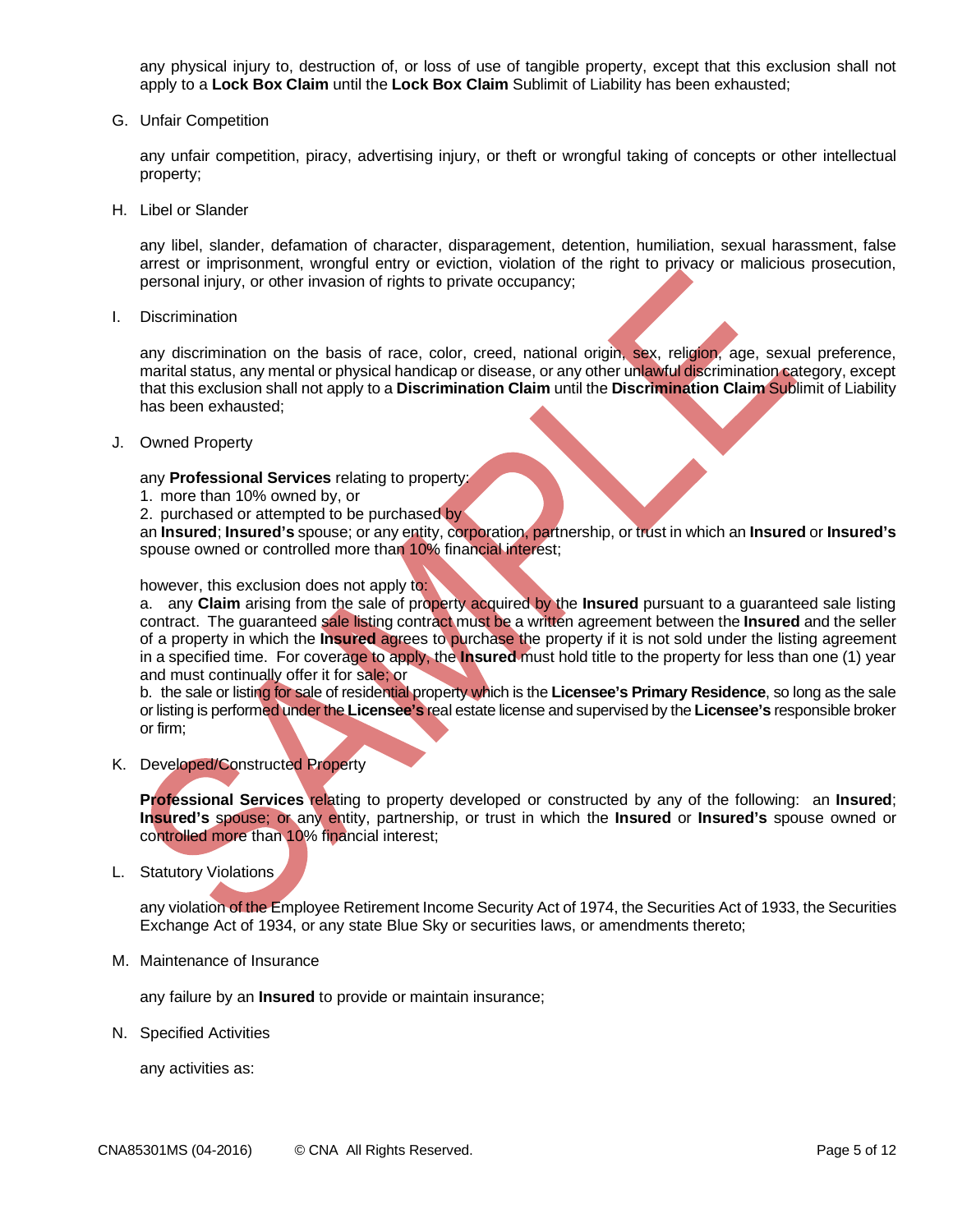- 1. a lawyer, title agent, mortgage banker, mortgage broker or correspondent, escrow agent, construction manager, property developer or insurance agent; except that this exclusion shall not apply to an **Escrow Claim** until the **Escrow Claim** Sublimit of Liability has been exhausted; or
- 2. an appraiser if the appraisal activity performed requires licensing or certification other than a real estate license;
- O. Real Estate Investment Trusts

any activities involving property syndication, limited partnership, or real estate investment trusts in which any **Insured** has, or had, a direct or indirect interest in the profits or losses;

P. Contractual Liability

any liability assumed by any **Insured** under any contract, indemnity agreement, purchase agreement, hold harmless clause, or other similar agreement, unless such liability would have attached to the **Insured** in the absence of such contract;

Q. Pollution/Mold/Fungi

whether suddenly or over a long period of time:

- 1. the actual, alleged, or threatened emission, discharge, dispersal, seepage, release, or escape of **Pollutants**, asbestos, radon, or lead;
- 2. the actual or alleged failure to detect, disclose, report, test for, monitor, clean up, remove, contain, dispose of, treat, detoxify, or neutralize, or in any way respond to, assess the effects of, or advise of the existence of **Pollutants**; or
- 3. any nuclear reaction, nuclear radiation, or radioactive contamination or any act, condition, or pollution incidental to the foregoing;
- 4. the actual or alleged:
	- a. or threatened inhalation of, ingestion of, contact with, exposure to, existence of, growth, or presence of or
- b. failure to detect, disclose, report, test for, monitor, clean, remove, contain, dispose of, treat, detoxify or neutralize, or in any way respond to, assess the effects of, or advise of the existence of

any **Fungi** or **Microbes**, or of any spores, mycotoxins, odors, or any other substances, products, or byproducts produced by, released by, or arising out of the current or past presence of **Fungi** or **Microbes**.

This exclusion applies regardless of any other cause or event that contributes concurrently or in any sequence to the **Damages** claimed.

Except that this exclusion shall not apply to an **Environmental Claim** until the **Environmental Claim** Sublimit of Liability has been exhausted;

R. Expected or Intended

any injury or damage expected or intended by the **Insured**;

S. Commission Disputes

any disputes over commissions between real estate brokers and/or salespersons or disputes over commissions involving lawsuits initiated by the **Insured**. This exclusion does not apply to disputes over commissions involving counterclaims filed with the approval of the Company;

T. Prior Acts

any negligent acts, errors, or omissions committed or alleged to have been committed either (1) prior to the date the **Licensee** received an active real estate license or (2) subsequent to the effective date of suspension, revocation, or inactive status of the **Licensee's** real estate license;

U. Fines or Penalties

any fines, penalties, assessments, or matters deemed uninsurable under applicable law; or

CNA85301MS (04-2016) © CNA All Rights Reserved. CNA And Reserved and Reserved and Reserved and Reserved and Rights Reserved and Rights Reserved and Rights Reserved and Rights Reserved and Rights Reserved and Rights Reserve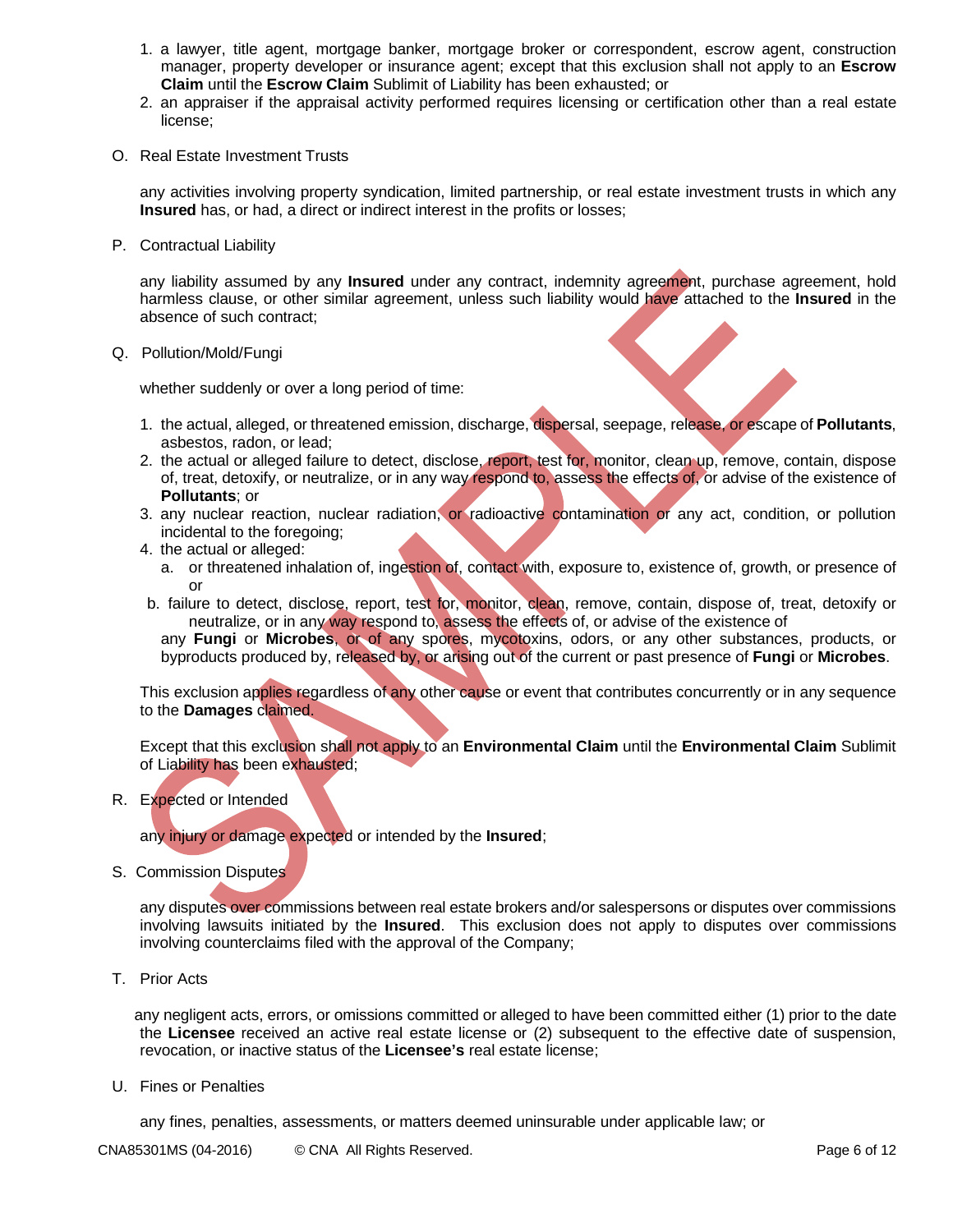## V. Conversion

any conversion, misappropriation, or commingling of funds or other property.

# **VII. EXTENDED REPORTING PERIODS**

In case of cancellation or nonrenewal, a **Licensee** may be eligible for the following Extended Reporting Periods to apply, both subject to Paragraph C. below:

- A. Automatic Extended Reporting Period: In case of cancellation or nonrenewal because a **Licensee** retires, places license on inactive status, or allows license to expire, the policy will apply to **Claims** first made against the **Insured** and reported to the Company up to ninety (90) days after the effective date of cancellation or nonrenewal. Said ninety (90) day period will be hereinafter referred to as the Automatic Extended Reporting Period.
- B. Optional Extended Reporting Period: In case of cancellation or nonrenewal for any reason, the **Licensee** shall have the option, upon payment of an additional premium within ninety (90) days after the effective date of the cancellation or nonrenewal, to cause the policy to apply to **Claims** first made against the **Insured** and reported to the Company during the Optional Extended Reporting Period. The Optional Extended Reporting Period will replace the Automatic Extended Reporting Period. The premium for the Optional Extended Reporting Period will be fully earned upon payment and is determined as shown below:

| <b>Optional Extended Reporting Periods</b> | Premium |
|--------------------------------------------|---------|
| One Year                                   | 100%    |
| Two Years                                  | 150%    |
| Three Years                                | 200%    |
|                                            |         |

The Optional Extended Reporting Period cannot be canceled by the Company or the **Licensee**.

- C. Coverage afforded by the Automatic and Optional Extended Reporting Periods:
	- 1. Shall apply solely to **Claims** arising from a negligent act, error, or omission:
		- a. committed or alleged to have been committed subsequent to the **Retroactive Date**, and
		- b. committed or alleged to have been committed prior to the effective date of cancellation or nonrenewal, and c. which are otherwise insured under all the other terms, conditions, and exclusions of this policy.
	- 2. Shall not apply to any **Claim**, which is insured by any other policy of insurance, nor as excess above such other policy of insurance.
	- 3. Nothing in Paragraphs A or B shall serve to increase the Limits of Liability or Sublimits of Liability as provided in Section II or the Supplementary Payments as provided in Section IV. The Limits of Liability and Sublimits of Liability for any Extended Reporting Period shall be a part of, and not in addition to, the Limits of Liability and Sublimits of Liability listed on the Declarations.

## **VIII. DEFINITIONS**

## **Claim** means:

1. a written demand for money or services received by the **Insured**, or

2. service of a lawsuit or institution of arbitration or mediation proceedings against the **Insured**;

seeking **Damages** and alleging a negligent act, error, or omission in the performance or failure to perform **Professional Services**. Complaints or disputes brought before a real estate regulatory board or commission are not **Claims**.

#### **Claim Expenses** means:

- 1. fees, costs, and expenses resulting from the investigation, adjustment, defense, and appeal of a **Claim** if incurred by the Company or by the **Insured** with the Company's written consent,
- 2. fees charged by attorneys designated by the Company,

Costs, fees, or expenses of employees or officials of the Company are not **Claim Expenses**. Nor shall **Claim Expenses** include salaries, loss of earnings, or other remuneration by or to any **Insured**.

**Damages** means compensatory damages. **Damages** do not include fines, penalties, or matters deemed uninsurable under applicable law.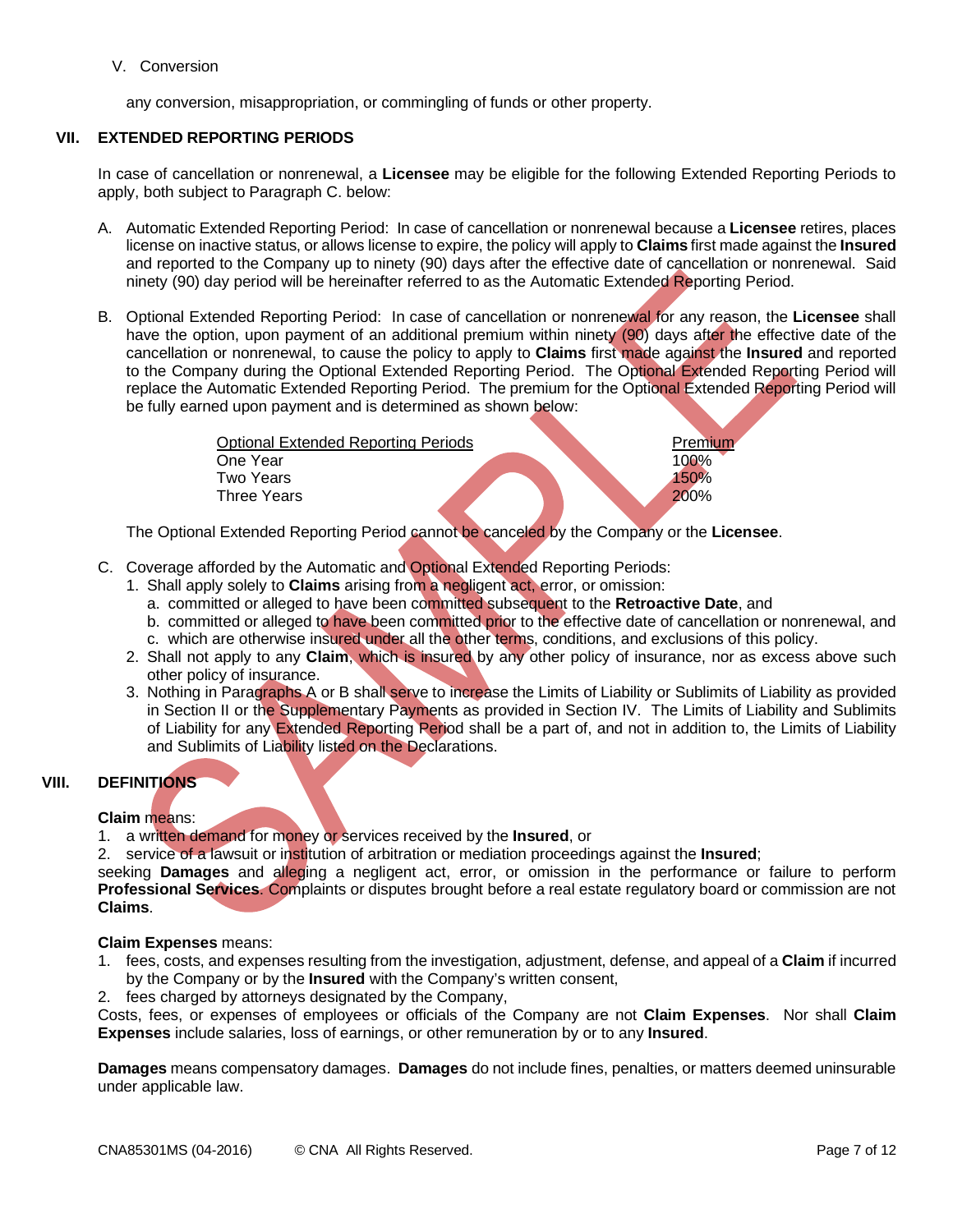**Discrimination Claim** means a **Claim** alleging violations of Title VIII of the Civil Rights Act of 1968, the Fair Housing Amendment Act of 1988, or any similar state or local law or ordinance in the performance or failure to perform the **Licensee's Professional Services**.

**Environmental Claim** means a **Claim** alleging the failure to detect, report, assess the effects of, or advise of the existence of **Pollutants**, **Fungi**, or **Microbes** in the performance or failure to perform the **Licensee's Professional Services**.

**Escrow Claim** means a **Claim** alleging the failure to pay, collect, or return escrow monies or earnest money deposits in connection with the **Licensee's Professional Services**, provided that (i) the **Insured** has met the requirements of the Mississippi Real Estate Brokers License Law governing client funds and (ii) such funds are held separate from the **Insured's** funds.

**Fungi** means any form of fungus including but not limited to yeast, mold, mildew, rust, smut, or mushroom.

**Group Policy Period** means the period set forth in Item 2 of the Declarations. The **Group Policy Period** may be shortened by cancellation.

**Individual Policy Period** means the period set forth in the Certificate of Coverage commencing with the date the **Licensee** obtained coverage under the current group policy by paying the appropriate premium and ending with the cancellation or expiration of the **Licensee's** coverage under the current group policy. The **Individual Policy Period** must be within the dates of the **Group Policy Period** shown on the Declarations.

**Insured** means the following:

- 1. the **Licensee**;
- 2. the **Unlicensed Employee**;
- 3. the heirs, executors, administrators, or assigns of the **Licensee** in the event of the **Licensee's** death, incapacity, or bankruptcy but only to the extent that such **Licensee** would have been provided coverage under this policy;

When this policy provides coverage for a **Claim** made against any of its **Insureds** listed in 1, 2, or 3 above, **Insured** will also mean:

4. any **Real Estate Firm**, real estate franchisor, or **Real Estate Team** that the **Licensee** represents but only for its vicarious liability for the negligent acts, errors, or omissions arising out of **Professional Services** by the **Licensee**.

**Licensee** means the person who holds an active real estate license issued by the **Policyholder** under Mississippi Real Estate License Law and who has paid the required premium.

**Lock Box Claim** means a **Claim** alleging property damage or loss of use of property resulting from such property damage in the distribution, operation, or use of a **Lock Box** on property not owned, occupied by, or leased to the **Insured** or the **Insured's** spouse.

**Lock Box** means a device to allow authorized persons without a key to enter a locked door.

**Microbes** mean any non-fungal microorganism or non-fungal colony-form organism that causes infection or disease.

**Policyholder** means the Mississippi Real Estate Commission.

**Pollutants** means any solid, liquid, gaseous, thermal, biological, or radioactive substance, material, matter, toxin, irritant, or contaminant, including but not limited to radon, asbestos, smoke, vapor, soot, fumes, acids, alkalis, chemicals, and waste. Waste includes materials to be recycled, reconditioned, or reclaimed.

**Primary Residence** means a residential property of two or fewer units which serves as the principal residence of the **Licensee**.

**Principal Real Estate License** means the state license under which the majority of the **Licensee's** real estate transactions are conducted.

## **Professional Services** means

1. services performed by the **Licensee** as a real estate broker or salesperson as defined in the Mississippi Real Estate Brokers License Law of 1954 and for which the **Licensee** is required to have a real estate license, provided all necessary licenses are held by the **Licensee** at the time of the act, error, or omission giving rise to the **Claim**, including auctioning real property and **Property Management Services** performed by the **Licensee**;

CNA85301MS (04-2016) © CNA All Rights Reserved. CNA And Reserved and Reserved and Reserved and Reserved and Rights Reserved and Rights Reserved and Rights Reserved and Rights Reserved and Rights Reserved and Rights Reserve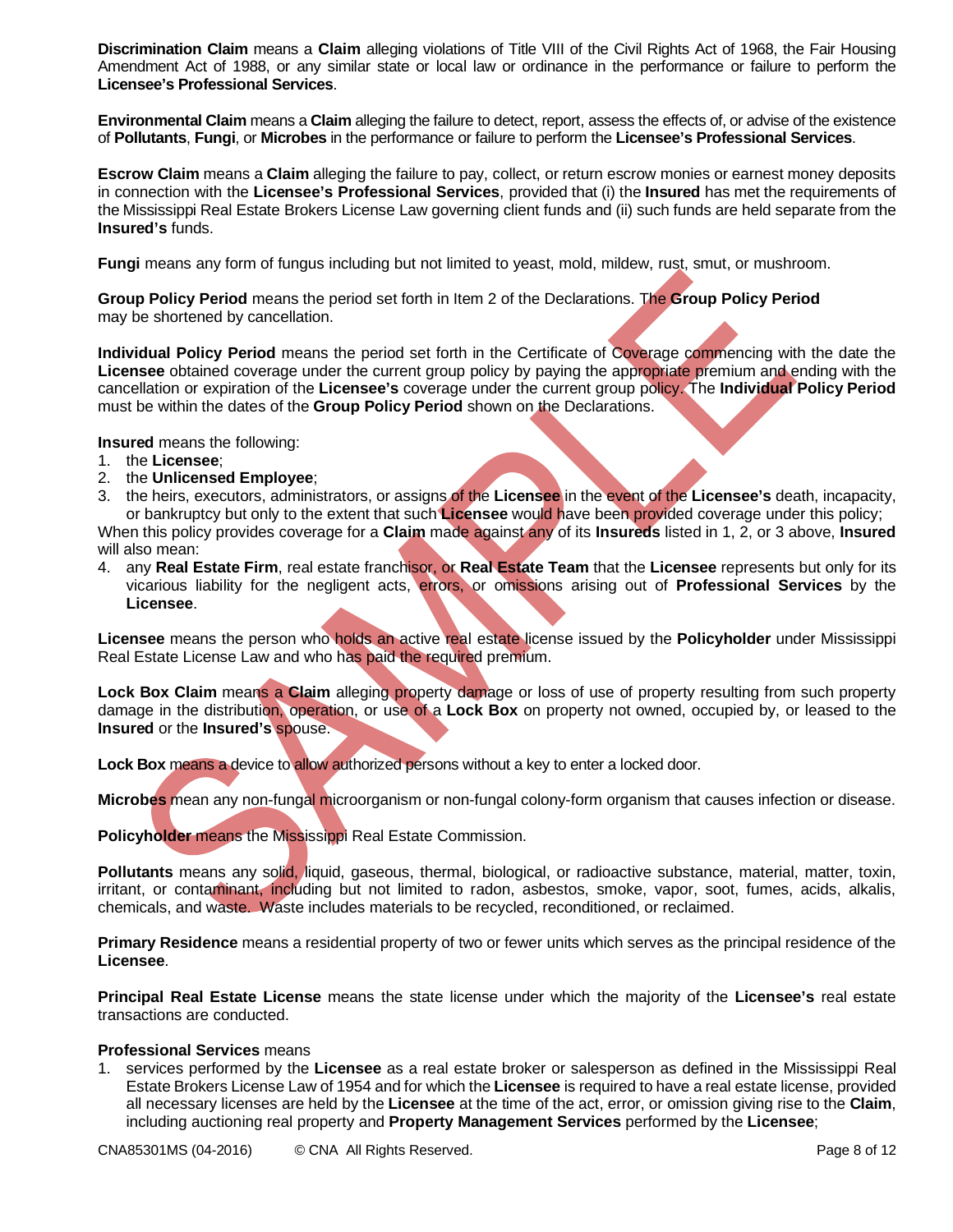- 2. Issuance of a broker price opinion by the **Licensee**, provided all necessary licenses are held by the **Licensee** when the broker price opinion is issued; and
- 3. services performed or advice given by the **Licensee**, including as a notary public and as a real estate consultant or counselor, in connection with the services as a **Licensee** in 1., above.

**Property Management Services** means the following services provided in connection with the management of commercial or residential property:

- 1. development and implementation of management plans and budget;
- 2. oversight of physical maintenance of property;
- 3. solicitation, evaluation, and securing of tenants and management of tenant relations, collection of rent, and processing evictions;
- 4. development, implementation, and management of loss control and risk management plans for real property;
- 5. solicitation and negotiation of contracts for sale and leasing of real property;
- 6. development, implementation, and management of contracts and subcontracts, excluding property and liability insurance contracts, necessary to the daily functioning of the property;
- 7. personnel administration; and
- 8. record keeping.

**Property Management Services** do not include **Renovation Services** or analysis of, evaluations of, or recommendations concerning environmental hazards or exposures.

**Real Estate Firm** means a legal entity with which real estate brokers and salespersons as defined in the Mississippi Real Estate Brokers License Law of 1954 are affiliated and which employs the **Licensee**.

**Real Estate Team** means the entity under which the **Licensee** and at least one other active Mississippi real estate licensee advertise and conduct **Professional Services** as a group. **Real Estate Team** does not include any entity which conducts other services in addition to **Professional Services**. Nor does **Real Estate Team** include licensees associated with or employees of the entity.

**Related Claims** means all **Claims** arising out of a single negligent act, error, or omission or arising out of **Related Negligent Acts, Errors, or Omissions** in the rendering of **Professional Services**.

**Related Negligent Acts, Errors, or Omissions** mean all negligent acts, errors, or omissions in the rendering of **Professional Services** that are temporally, logically, or causally connected by any common fact, circumstance, situation, transaction, event, advice, or decision.

**Renovation Services** means the following services provided in connection with the renovation and reconstruction of any type of property:

- 1. management of facility renovation and reconstruction plans,
- 2. development and management of renovation and reconstruction contracts and subcontracts, or
- 3. development of loss control and risk management plans in connection with the reconstruction or renovation.

**Retroactive Date** is the date when the first real estate errors and omissions coverage was effective insuring the **Licensee** on a claims-made basis and since which time the **Licensee** has been continuously insured by coverage similar to that provided by this agreement. The **Retroactive Date** is verified for the **Licensee** at the time the **Claim** is reported to the **Company**.

**Unlicensed Employee** means the support staff under the **Licensee's** supervision and control but only while acting in the course and scope of their employment and assisting the **Licensee** in the performance of the **Licensee's Professional Services**, including the personal assistant, clerk, secretary, messenger, and intern, but **Unlicensed Employee** shall not include:

- 1. an owner, officer, director;
- 2. an independent contractor;
- 3. any other staff member who is not under the direct supervision of the **Licensee** or assisting the **Licensee** in the performance of the **Licensee's Professional Services**;
- 4. appraisal trainees; or
- 5. anyone who manages property who does not have a real estate license.

## **IX. PREMIUM**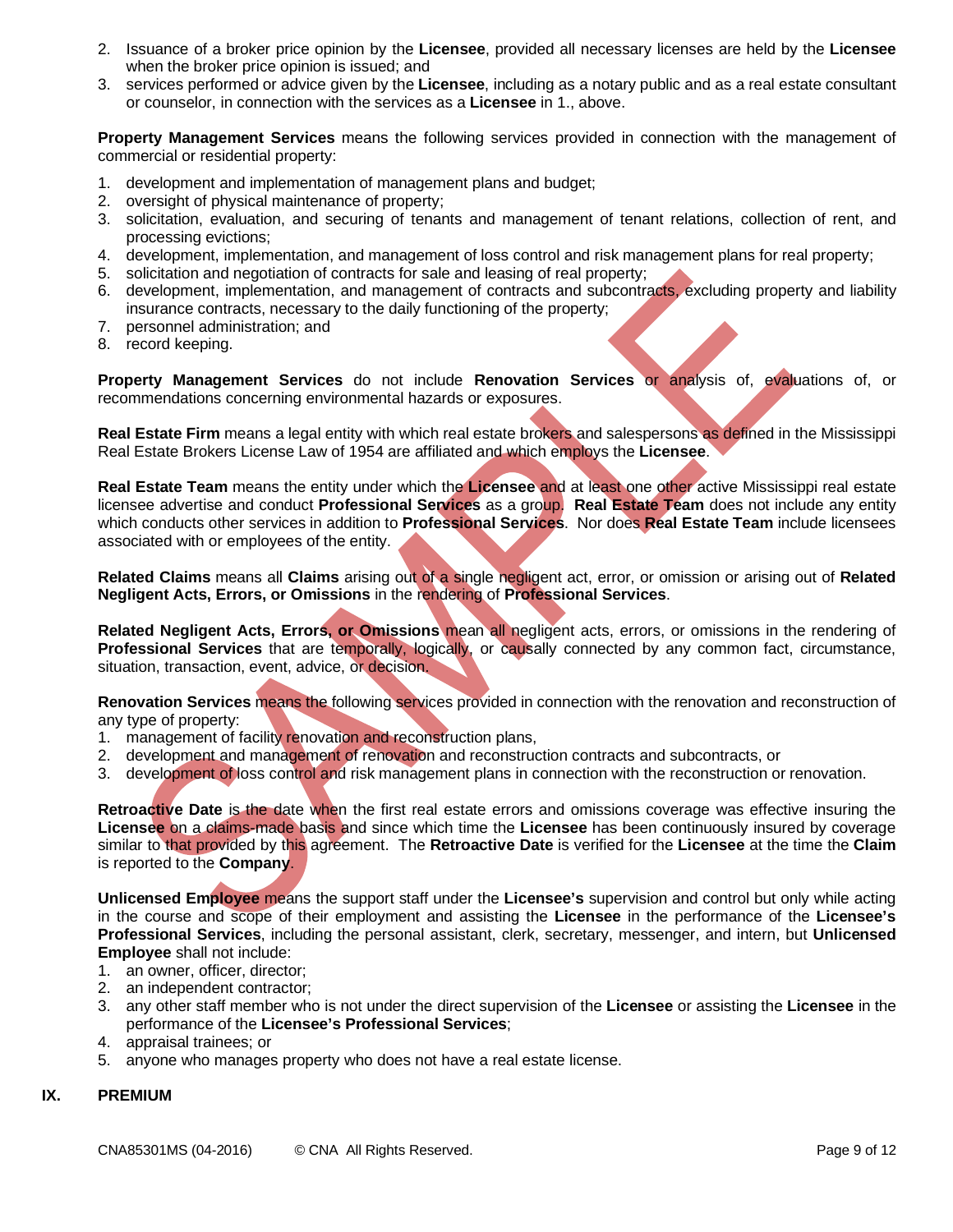This coverage shall not be effective until and unless the application for coverage has been approved by the Company and the premium has been paid. Each **Licensee's** premium shall be fully earned at the inception date of the policy unless the Company cancels the entire policy.

# **X. AUDIT**

The Company may audit the **Insured's** records to determine the accuracy of pertinent information provided by the **Insured**. The Company will give reasonable notice to the **Insured** of such an audit. The audit will take place during the **Insured's** regular business hours.

# **XI**. **THE INSURED'S DUTIES IF THERE IS A CLAIM**

A. The **Insured** shall give written notice by submitting a completed Notice of **Claim** Form to the Company as soon as possible after the **Claim** is first made but in no event more than ninety (90) days after the **Insured** becomes aware of such **Claim**. Such written notice shall include the name of the **Licensee** and shall include the time, place, and details of the **Claim**. Notice shall be delivered to:

**U.S. Mail Delivery: Overnight Delivery: Electronic Delivery:**

Claims Department Claims Department Facsimile: (502) 896-6343 Louisville KY 40206-0709 Louisville KY 40207-4048

P.O. Box 6709 4211 Norbourne Boulevard Email: claims@risceo.com

- B. The **Insured** shall not admit any liability, make any settlement, pay any **Damages**, or assume any duty or obligation for any **Claim** without the prior written consent of the Company. The **Insured** shall not incur any **Claim Expenses** for any **Claim** without the prior written consent of the Company.
- C. The **Insured** shall immediately forward to the Company every demand, notice, summons, or other process received by the **Insured** or the **Insured's** representatives about any **Claim**.
- D. The **Insured** shall cooperate with the Company and, at the Company's request, the **Insured** shall assist the Company in responding to the **Claim** and making settlements. The **Insured** shall attend hearings and trials and help in securing and giving evidence at the Company's request.

## **XII. CIRCUMSTANCE REPORTING**

If during the **Individual Policy Period**, the **Insured** becomes aware of any negligent act, error, or omission that may reasonably be expected to be the basis of a **Claim** against the **Insured** and gives written notice to the Company of such negligent act, error, omission and the reason for anticipating a **Claim** with full particulars, including but not limited to:

- A. the specific act, error, or omission;
- B. the dates and persons involved;
- C. the identity of the anticipated or possible claimants; and
- D. the circumstances by which the **Insured** first became aware of the potential **Claim**;

then any **Claim** arising out of such reported act, error, or omission that is subsequently made against the **Insured** and timely reported to the Company shall be deemed to have been made at the time written notice was given to the Company.

# **XIII. SUBROGATION**

If the Company makes any payment under this policy, the Company shall receive all of the **Insured's** rights of recovery against any persons or organizations. The **Insured** shall assist the Company in whatever way is necessary to secure such rights. When a **Claim** is made, the **Insured** shall do nothing to thwart the Company's recovery of amounts paid to other parties who might be responsible for the **Claims**.

## **XIV. CHANGES**

The terms of this policy may not be waived or changed unless the Company issues an endorsement. All endorsements become a part of this policy. The **Policyholder** or the **Licensee** and the Company may make changes in the terms of the policy upon mutual consent.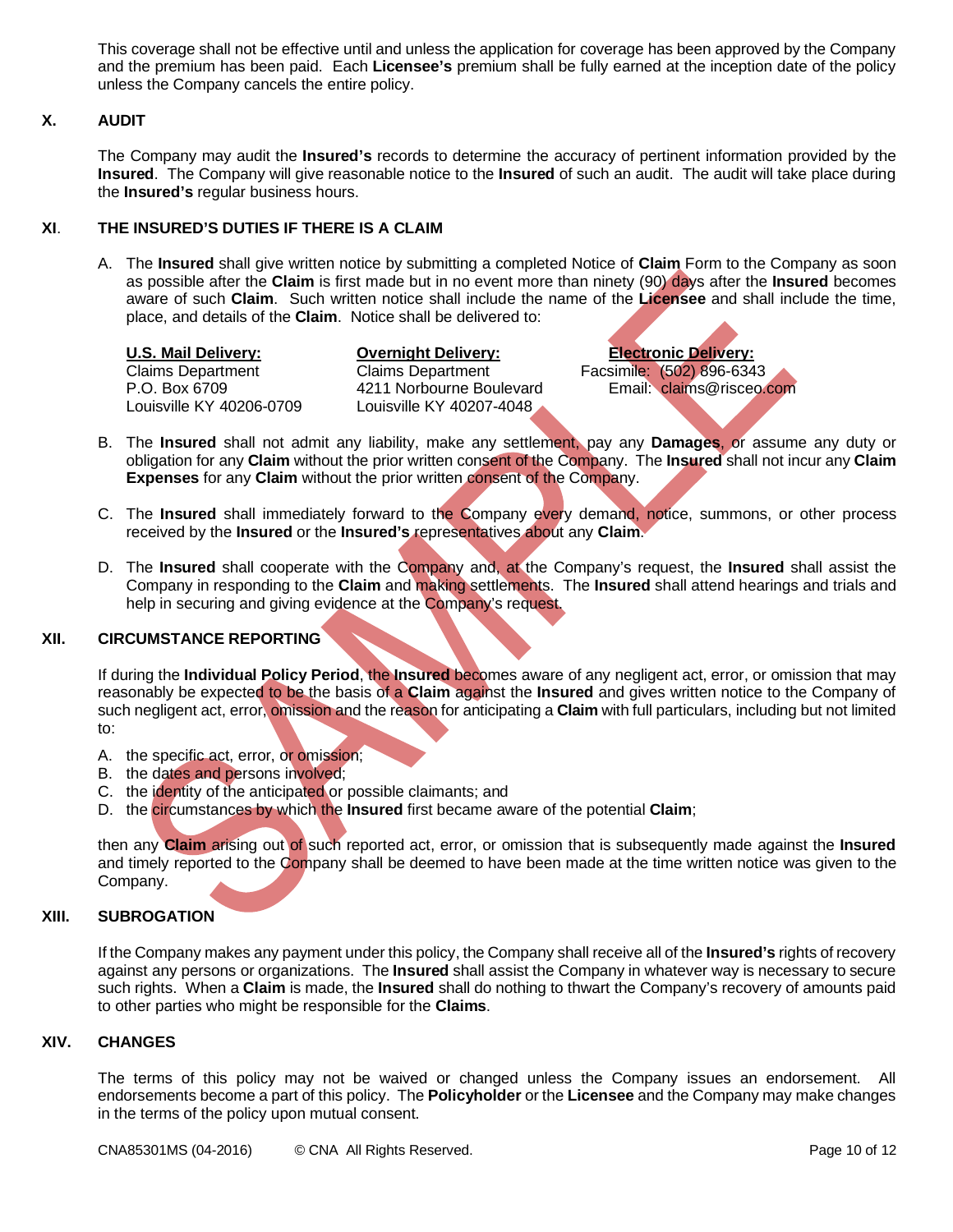#### **XV. ACTION AGAINST THE COMPANY**

The **Insured** may not bring a lawsuit against the Company unless the **Insured** has complied with all the terms and conditions of this policy. Nor shall an action lie against the Company until judgment or trial determines the **Insured's** responsibility to pay.

#### **XVI. BANKRUPTCY**

Bankruptcy or insolvency of the **Insured** or the **Insured's** estate will not relieve the Company of its obligations under this policy.

## **XVII. CANCELLATION**

- A. The **Policyholder** may cancel this policy by giving, mailing, or delivering the Company advance written notice of cancellation or surrendering the policy to the Company at least ninety (90) days before the effective date of cancellation. If the **Policyholder** cancels the policy, it is responsible for notifying each **Licensee** of the effective date of cancellation.
- B. The Company may cancel this policy in accordance with the provisions of the laws of Mississippi. Notice of cancellation will state the effective date of cancellation. If notice is mailed, proof of mailing will be sufficient proof of notice. If the policy is canceled, the effective date of cancellation will become the end of the **Group Policy Period** and **Individual Policy Period**.

#### **XVIII. NONRENEWAL**

If the Company elects not to renew this policy, it will give, mail, or deliver to the **Policyholder** written notice of nonrenewal at least thirty (30) days before the expiration date of the policy.

## **XIX. CONFORMITY TO STATUTES**

If applicable law is in conflict with this policy, the policy is amended to conform to that law.

#### **XX. OTHER INSURANCE**

This insurance is excess over any other insurance, whether primary, excess, contingent, or on any other basis, except when purchased specifically to apply in excess of this insurance. When both this insurance and other insurance apply to any **Claim**, whether primary, excess, or contingent, the Company shall not be liable under this policy for a greater proportion of the **Damages** or **Claim Expenses** than the applicable Limits of Liability or Sublimits of Liability under this policy for such **Damages** bears to the total applicable Limits of Liability of all valid and collectible insurance against such **Claims**.

#### **XXI. LICENSE INACTIVE**

In the event a **Licensee's** license is placed on inactive status during a period in which the **Licensee** has paid the applicable premium, the policy will remain in effect for the remainder of the **Individual Policy Period** as if the license had not been placed in inactive status, regardless of whether the license is re-activated, except that coverage will not be provided for acts, errors, or omissions of the **Licensee** which occur during the period when the license was in an inactive status.

## **XXII. AUTHORIZATION CLAUSE**

By accepting this policy, the **Insured** agrees that the statements in the application are the **Insured's** agreements and representations. The **Insured** agrees that these statements are true and correct as of the inception of this policy. This policy has been issued relying upon those statements and representations. The **Insured** agrees that the policy and application are the total agreement between the **Insured** and the Company or its agents.

#### **XXIII. TRANSFER**

This policy is not transferable.

#### **XXIV. TRADE AND ECONOMIC SANCTIONS**

CNA85301MS (04-2016) © CNA All Rights Reserved. Page 11 of 12